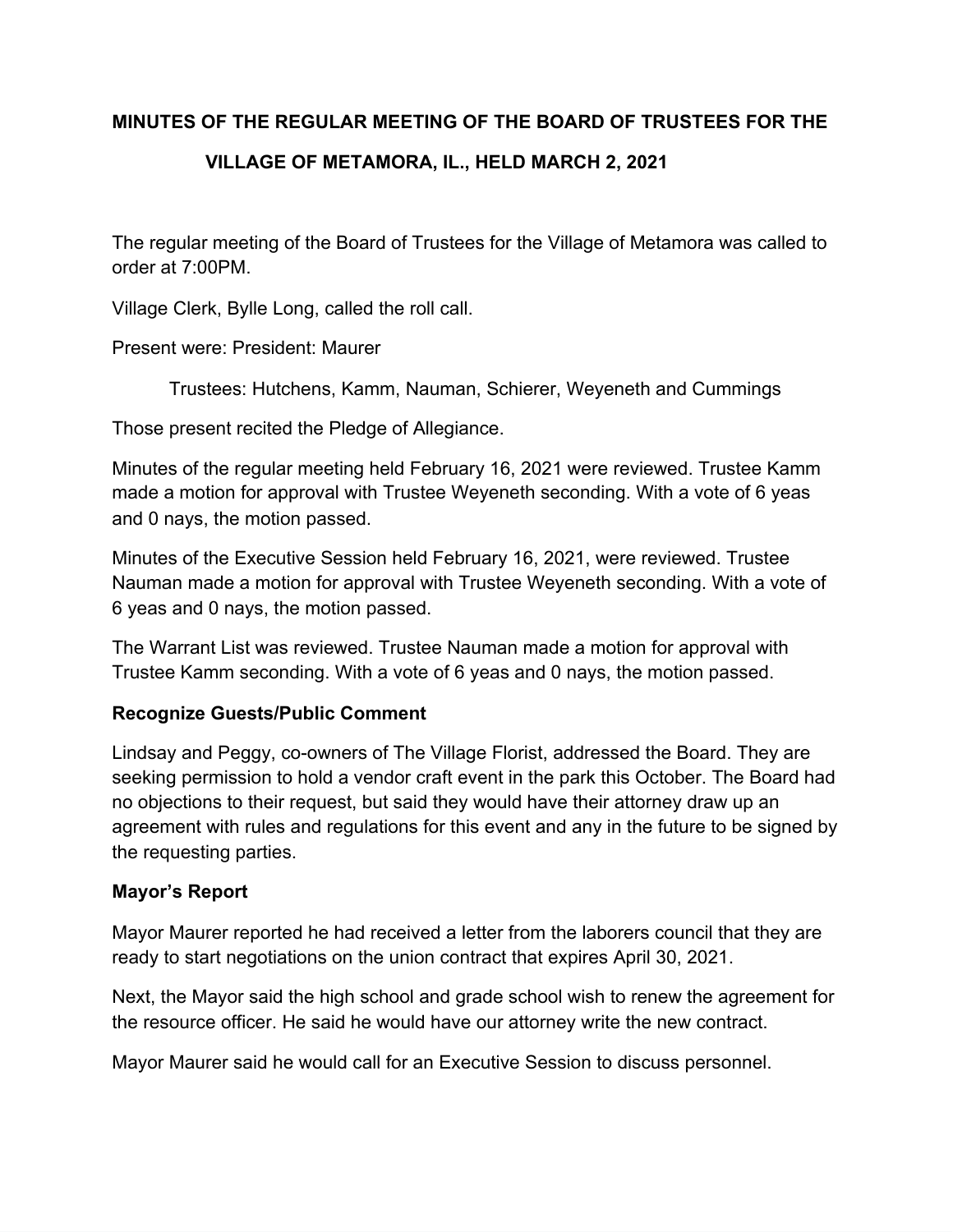# **Attorney's Report**

There was no report.

## **Engineer's Report**

Bob Kohlhaus, Farnsworth Engineering, gave the following updates:

1. Bids were received for the Coal Bank Road Storm Drainage. Low bidder was Stark Excavating with a bid of \$69,838.01.

With that information, the Board was polled and the general consensus was to allow Stark Exc. to proceed with the start-up and the Board will take action for approval and acceptance of the bid at the next meeting.

2. He gave short updates on both 826 Progress and Brighton Park drainage problems.

## **Treasurer's Report**

There was no report.

## **Public Works Dept.**

Trustee Nauman had nothing to report.

#### **Police//Fire/ESD**

Trustee Kamm nor Trustee Schierer had anything to report.

#### **Finance/Economic Development. Insurance**

Trustee Weyeneth explained the new Blue Cross/Blue Shield insurance rates for employees for the year starting May 1, 2021.

With all questions answered, Trusted Schierer made a motion to approve the employee health insurance for 2021/2022 fiscal year with Trustee Weyeneth seconding. With a vote of 6 yeas and 0 nays, the motion passed.

# **Special Projects/ Buildings**

Trustee Hutchens reported he attended the MABA meeting and they are considering a new town sign possibly placed on the Choice Books property. This would allow for advertising on the sign versus the original sign that the state has put a stop to allowing the Village to do any advertising at all.